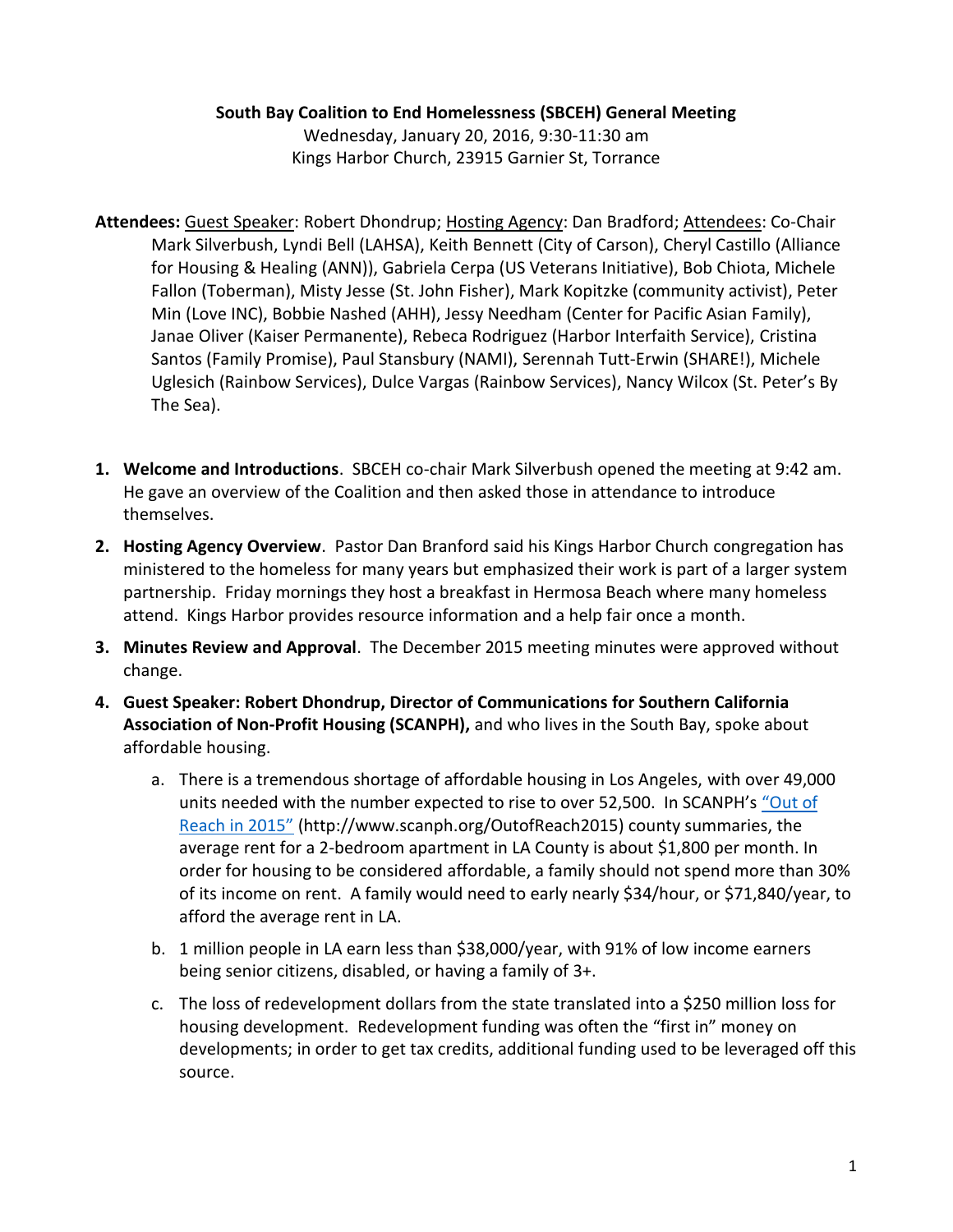- d. 2014-2015 were good years at the state level. Speaker of the Assembly Tony Atkins supported "cap and trade" funds to be set aside for affordable housing, \$120 million last year and \$400 million this year.
- e. At the federal level, the HOMES program budgeted \$930 million of discretionary funding, with \$109 million allocated to California. For many cities in LA County, this is the only type of funding available to support housing authority staff.
- f. SCANPH kicked off 2016 with its "No Place Like Home" state initiative, to prevent and address homelessness in our local communities. Governor Brown's budget spoke little of housing, though everyone in the state's capital is talking about it. There is an urgent need to keep affordable housing a priority in the state assembly, and then have the governor support legislation that increases this housing stock (May or June timeframe).
- g. At the Los Angeles County level, SCANPH has been active to redirect previous redevelopment funds into affordable housing. It organized forums to educate and advocate for this by helping to organize board of supervisor's candidate forums. At last October's board meeting, the Supervisors unanimously voted to create a \$100 million housing fund which will start with \$20 million this year and grow until it reaches this top amount. SCANPH played a large advocacy role in this. One way to create a funding pool would be to assess a one-time development fee, based on the proposed square footage.
- h. For the South Bay, Robert suggests refocusing on building affordable housing. He sees opportunities growing, with the infusion of rapid re-housing funds as an incentive. Local governments will also need to be involved with this. He continued by saying "siting and placement" are still the largest challenge – with a great deal of "not in my backyard" (NIMBY-ism) prevalent in our region.
- i. The County is considering an anti-density measure that will create development opportunities. There might be a City of Los Angeles ballot measure freezing housing starts with an anti-density/anti-building initiative.
- j. There are other concerns that need to be addressed, like permanent supportive housing for the reentry population.
- k. There is a 70-80% drop in recidivism when the "housing first" model is used, placing people directly into permanent supportive housing.
- l. In response to a question about how much it costs to build, Robert said a rule of thumb in new construction is approximately \$300,000 per unit. Building in California is expensive, citing an example of Santa Monica spending \$600,000 per unit in the middle of this city (based on a 50 unit project for families). Rehab is often more costly as older buildings do not meet federal, state, and regional rules (e.g., ADA compliant, bedroom size, etc.).
- m. Robert felt this was a good time for agencies to go into development. With the federal mandate toward PSH and away from transitional housing, there is more funding to support these types of programs.
- n. SCANPH represents non-profit developers. He emphasized they want to ensure the property is well maintained for the life of the project (so in 30 years they can